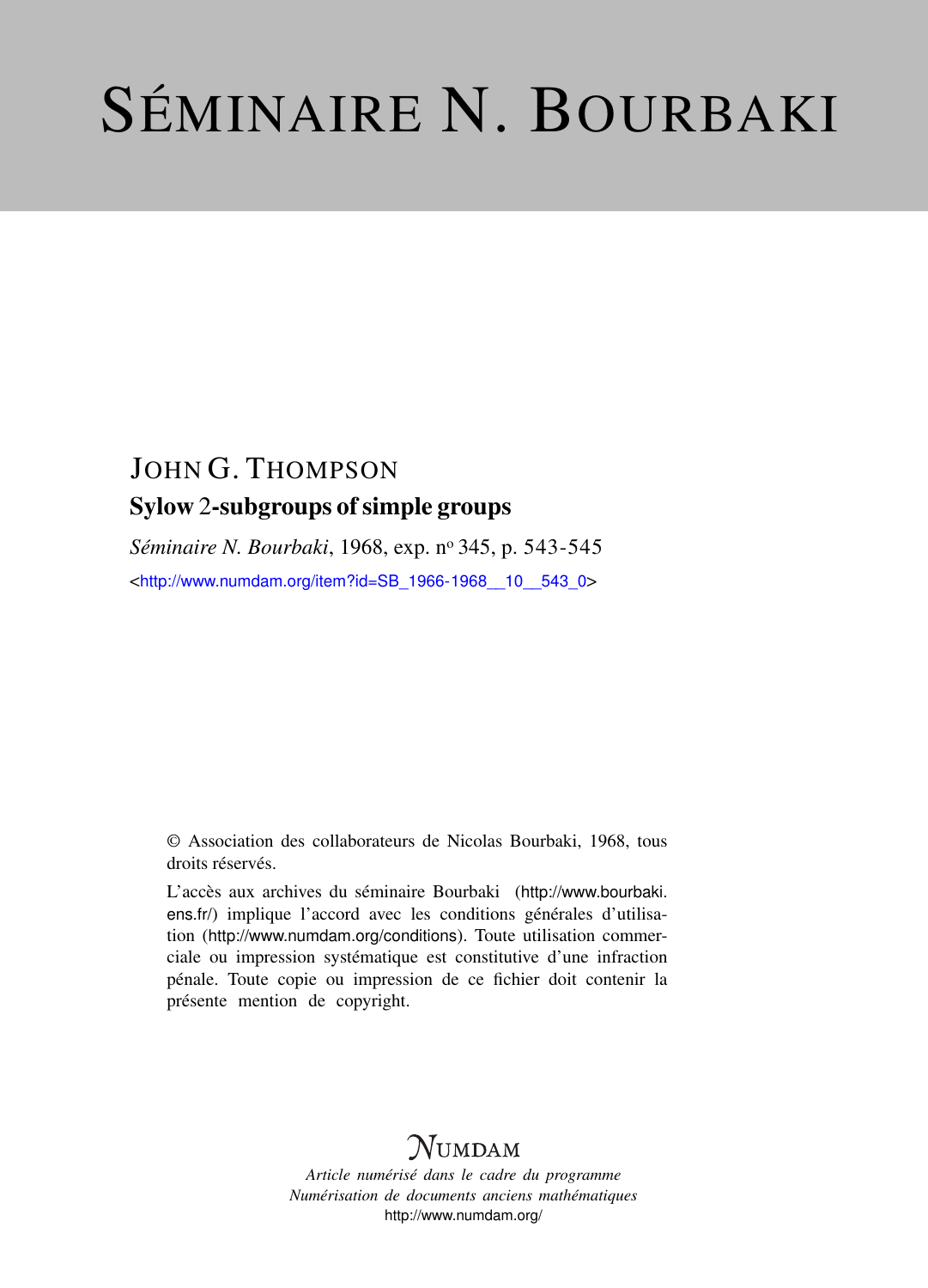#### SYLOW 2-SUBGROUPS OF SIMPLE GROUPS

#### by John G. THOMPSON

I will primarily limit this lecture to a discussion of results obtained by two students, Goldschmidt and MacWilliams.

For each group X, let  $m(X)$  be the minimal number of generators of X and let  $d(X) = max{m(A)}$ , where A ranges over all the normal abelian subgroups of X .

Suppose G is simple and T is a Sylow 2-subgroup of G . In studying the minimal simple groups, it became clear that the case  $d(T) \leq 2$  was anomalous. I handled the problem by first determining all the possibilities for a Sylow 2-subgroup and then using techniques available in any minimal simple group.

For further work in simple groups, it is desirable to classify all simple G such that  $d(T) \le 2$ . The case  $d(T) = 1$  is non trivial, but seems well on the way to a solution, so we assume  $d(T) = 2$ .

The most naive way to tackle this problem is first to classify all 2-groups T with  $d(T) = 2$ . This is difficult, but one result about 2-groups is helpful. LEMMA 1.- If T is a 2-group with  $d(T) \le 2$ , then every subgroup of T is generated by 4 elements.

This result then leads fairly rapidly to

543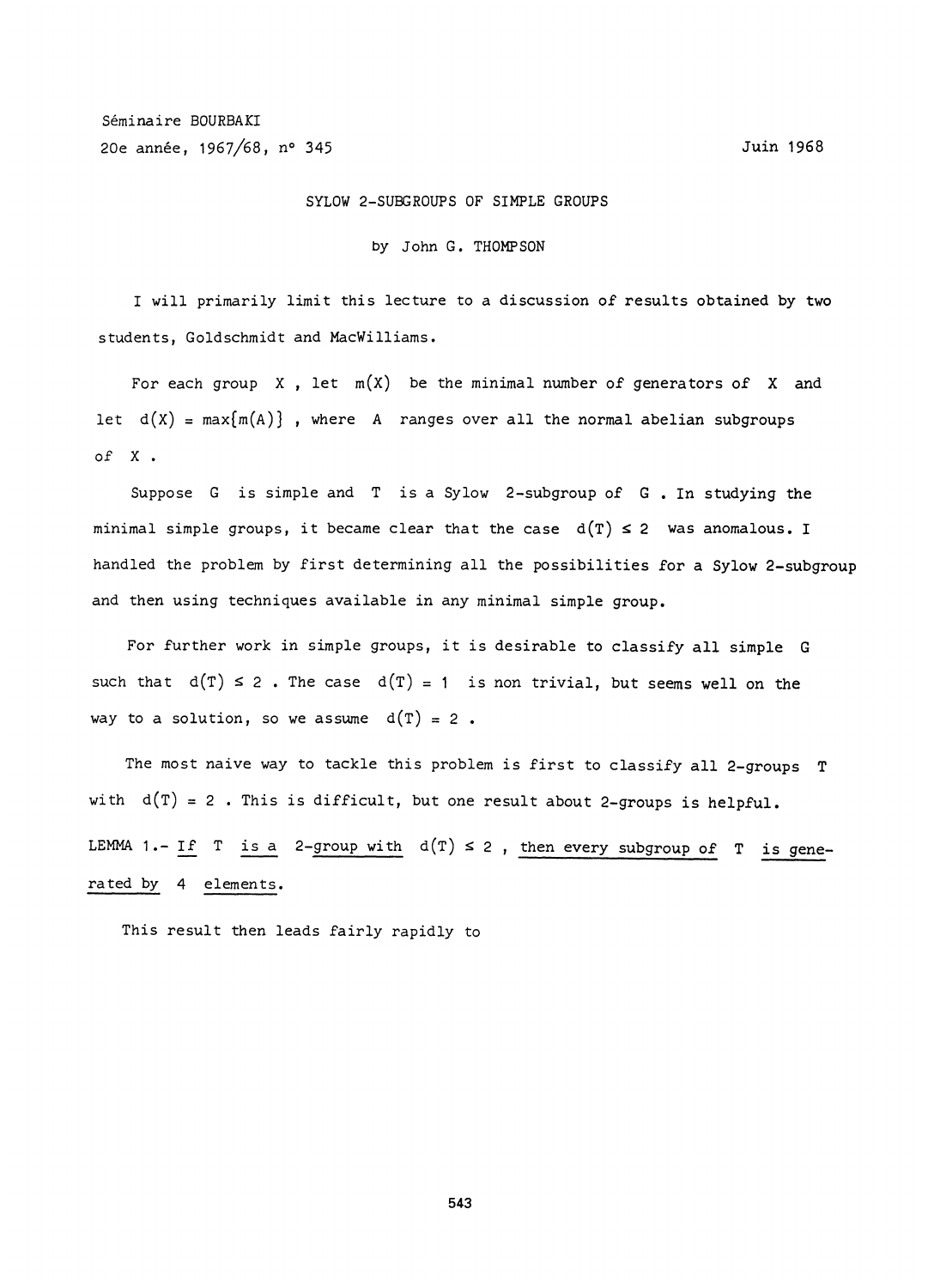THEOREM 1 (MacWilliams).- Suppose T is a Sylow 2-subgroup of the simple group G ,  $d(T) = 2$  and  $T.C(T) \subset N(T)$ . Then  $|T| = 4$ , 64 or 128 and T is determined by  $|T|$  .

If  $|T| = 64$ , T is isomorphic to a Sylow 2-subgroup of  $U_3(4)$  and if  $|T| = 128$ , T is isomorphic to a Sylow 2-subgroup of the new simple groups of Janko of orders 604 800 and 50232960 .

The structure of T in case  $T.C(T) = N(T)$  is not yet determined. Several of the families of known simple groups satisfy these hypotheses.

Goldschmidt's work had a different origin. Initially, he studied simple groups with a Sylow 2-subgroup whose class of nilpotency is 2 . One of the results obtained is that a Sylow 2-subgroup has exponent 4 . However, this emerges from a more general set up, the starting point being

= N(T) is not yet determinal<br>sfy these hypotheses.<br>rigin. Initially, he studie<br>nilpotency is 2. One of the near 4. However, this emerged<br>is a Sylow p-subgroup of<br>the n(p-1)  $\geq c - 1$ , where<br>n<br> $x = 2(p)$ , where  $Z(p)$ <br>(that i LEMMA 2.- Suppose p is a prime and P is a Sylow p-subgroup of a group G. Let n be the smallest integer such that  $n(p-1) \geq c-1$  , where  $c$  is the class of nilpotency of P . Let  $W = \langle x^P \mid x \in Z(P) \rangle$  , where  $Z(P)$  is the center of P . Then W is weakly closed in P (that is,  $g \in G$  and  $W^g \subseteq P$  imply  $W = W<sup>g</sup>$ ).

This is elementary, but clever. The crucial result is THEOREM 2 (Goldschmidt). - Suppose T is a Sylow 2-subgroup of G, W is a weakly closed subgroup of T,  $1 \subset W \subseteq Z(T)$  and t is an involution of  $T - W$ . If  $W \subseteq O_{2^1,2}(C(x))$  for every involution  $x$  of  $Wt$ , then G is not simple.

544